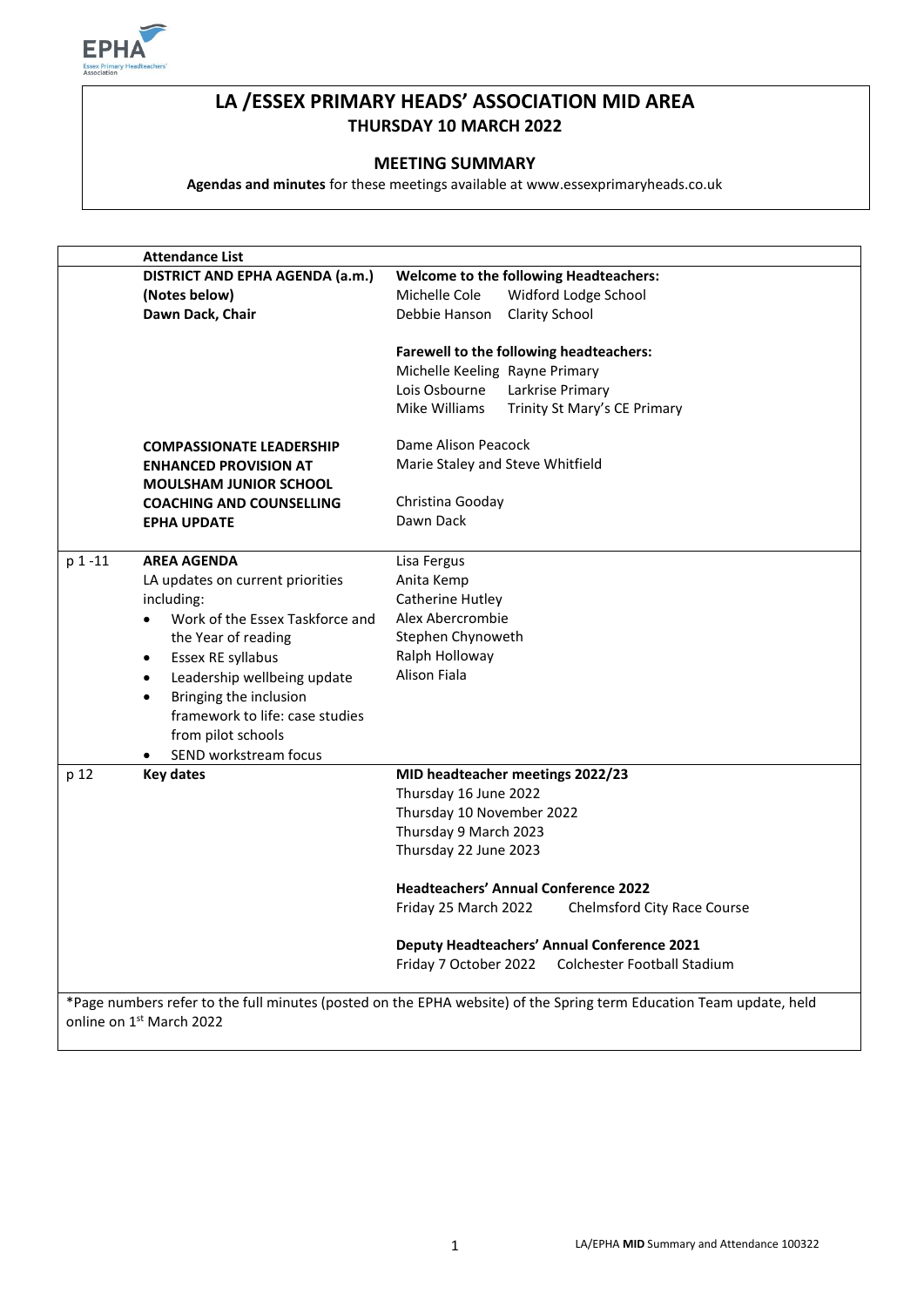

# **LA /ESSEX PRIMARY HEADS' ASSOCIATION MID AREA DISTRICT AND AREA MEETING THURSDAY 10 MARCH 2022**

**ATTENDANCE**

#### **Present**

Dawn Baker CEO Hera Academy Trust Claire Mills Chancellor Park Primary Jamie Bearman St Peter's CE Primary Richard McIntosh Baddow Hall Juniors Rebecca Black St Andrew's Juniors St Andrew's St Andrewis St Andrew St Andrew St Andrew St Andrew St Andrew St Sarah Meares St Andrew St Andrew St Andrew St Andrew St Andrew St Andrew St Andrew St Andrew St Andrew St Andre Dida Burrell White Court School Joanne Morgan Gosfield Primary Stewart Caplen Cressing Primary Cressing Primary Dominic Mulholland Mildmay Juniors Hannah Cagney Bocking Primary **Margaretting and Roxwell** Maire O'Regan Margaretting and Roxwell Lisa Christian John Ray Infants **Natasha Outhwaite** Trinity Road Primary Alina Clay Stock CE Primary Jennifer Penney Shalford Primary Anna Conley The Howbridge Infants | Rachael Plunkett Priory Primary, Bicknacre Michelle Cole **Widford Lodge School** Matt Poyton Lawford Mead Primary Sue Crace **Sue Crace** Downham CE Primary **Rowen Prigg St Michael's CE Juniors** St Michael's CE Juniors Andrew Cumpstey St Michael's Juniors Amanda Reid Perryfields Infants Dawn Dack Wentworth Primary/Mid Chair Lesley Roche Cour Lady Immaculate C Primary Sharon Derbyshire St Pius X Catholic Primary **Emma Saward Notley Green Primary Emma** Saward Notley Green Primary Anita Easton Great Bradfords Infant and Nursery | Lesley Schlanker Baddow Hall Infants Kate Garnett Tollesbury School | Helen Shaw Elmwood Primary Carol Gooding **Danbury Park Primary Claire Smyth** Claire Smyth Beckers Green Primary Mary Gurr **Hatfield Peverel Infants** Marie Staley Marie Staley Moulsham Juniors Karen Harrison John Ray Juniors Paul Sully Paul Sully Beehive Lane Primary Natalie Hawkes Newlands Spring Primary Hayley Todd Holy Trinity CE Primary, Halstead Ceri Jones Chipping Hill Primary Nike Walsh Kelvedon Academy Jenny Kemp Latchingdon CE Primary Lisa Waters East Hanningfield CE Primary Michelle Keeling Rayne Primary Cath Williams Caklands Infants Ann Kelliher **Holy Family Catholic Primary** Mike Williams Trinity St Mary's Primary Jane Landa-Arrese Moulsham Infants Carolyn White De Vere Primary Liz Maycock Little Waltham Primary Nike Wood Elm Hall Primary

Justin Wrench Great Bradfords Juniors

#### **In Attendance Apologies Apologies Apologies**

Susan Locke Milldene Primary

Bridgette Gough Feering CE Primary Feering The Emily Welton ESSET Julie Sarti Colne Engaine/Belchamp St Pauls Jacky Wragg Notley Family of Schools

Pam Langmead EPHA Professional Officer Lois Ashforth Cold Norton Primary Alison Peacock **Ian Bowyer** Ian Bowyer Boreham Primary Steve Whitfield ECC ECC ECC ECC ECC ECC ESPENDIAL Spencer Bragg Southminster Primary Alan Garnett North Primary School Amanda Buckland-Garnett Collingwood Primary

Christina Gooday Councellor and coach Jinnie Nicholls Bulmer St Andrew's/St Giles CE Primary

Note: If your attendance or apologies have not been noted please contact the EPHA Professional Officer at [pam@langmead.me.uk](mailto:pam@langmead.me.uk) for amendment.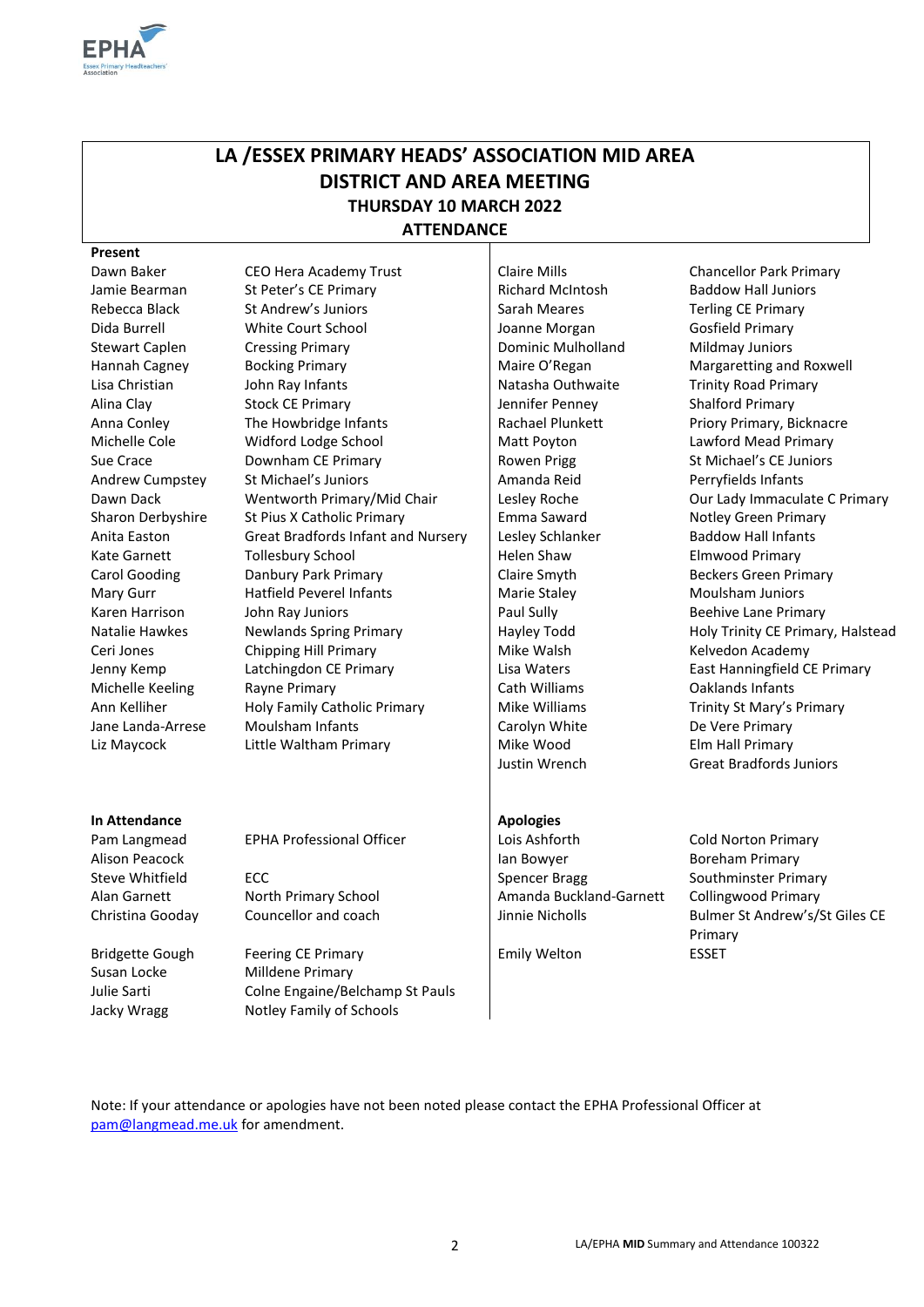

### **MID EPHA AREA MEETING MINUTES 10 MARCH 2022**

# **1. WELCOME**

Dawn Dack, the Mid Area Chair welcomed headteachers to the meeting and, in particular, the following new heads:

Michelle Cole Widford Lodge School Debbie Hanson Clarity School

### **Farewell to the following headteachers:**

| Michele Keeling | Rayne Primary                |
|-----------------|------------------------------|
| Lois Osbourne   | Larkrise Primary             |
| Mike Williams   | Trinity St Mary's CE Primary |

If you are leaving please make use of the EPHA new heads' checklist, and complete it for your successor. This is available on the EPHA website at <https://essexprimaryheads.co.uk/info-and-documents/good-practice/>

# **2. COMPASSIONATE LEADERSHIP Dame Alison Peacock**

Professor Dame Alison Peacock is Chief Executive of the Chartered College of Teaching, a new Professional Body that seeks to raise our status through celebrating, supporting and connecting teachers to provide expert teaching and leadership. Prior to joining the Chartered College, Dame Alison was Executive Headteacher of The Wroxham School in Hertfordshire. Her career to date has spanned primary, secondary and advisory roles. She is an Honorary Fellow of Queens' College Cambridge, member of the Royal Society's Education Committee, and a Visiting Professor of both the University of Hertfordshire and Glyndŵr University. Her research is published in a series of books about Learning without Limits offering an alternative approach to inclusive school improvement.

She acknowledged the challenge of the last two years, noting that schools have never shut and that headteachers have been expected to have the answers to everything, for everyone!

She started her presentation with a story about Miles, a pupil who attended her school in Wroxham. He had severe learning and developmental challenges, and spent much of his primary school life at a special school, but returned to Wroxham in Year 5. The school offered such personalised support to Miles that he achieved level 5 in his SATs and, years later, has been offered a place at the University of Birmingham.

The school's approach is that there are no limits to learning:

**Fixed thinking:** Everything is stuck – nothing changes. *or* **Transformability:**  The art of the possible.

Alison argued that, more than ever, post pandemic, it is essential to build a listening school,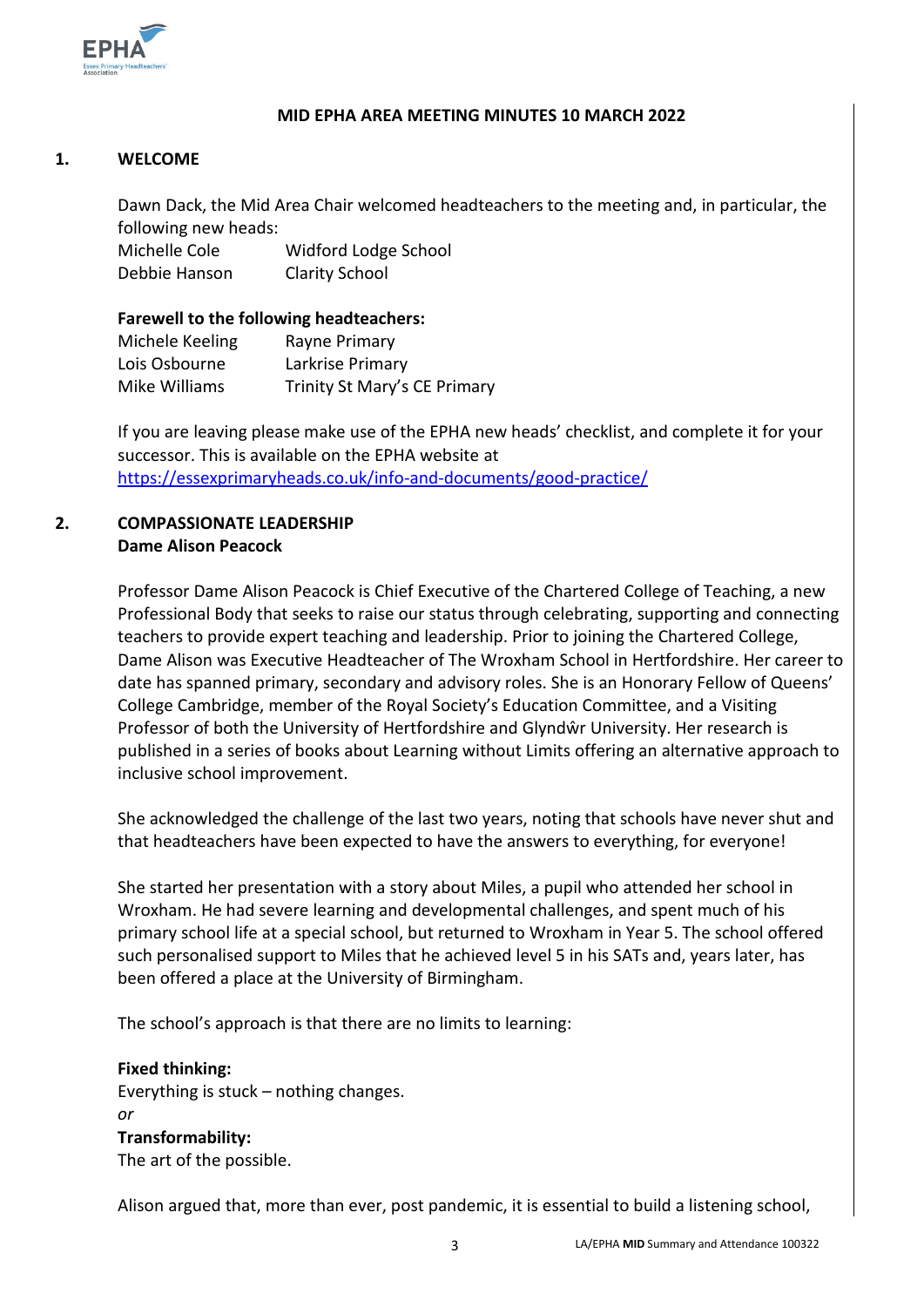

share a calm appreciation of all that is good and offers hope, and foster a sense of belonging and shared identity for both students and staff.

# Making a difference – the **Affective domain**

- Our core purposes and values matter more than ever as we support refugees and youngsters hearing of war atrocities
- Less focus on 'catch-up' and more on re-inspiring connections and collective appreciation of learning
- How can we keep trying to 'find a way through' to every child?

## She focused on the importance of wellbeing

- Self-care and awareness of how YOU and your staff team are feeling
- Awareness of your role in 'holding' anxiety of others, especially the headteacher
- Impact of loss and change for our young people
- Acknowledging the impact of world events on our community

# **Social Domain** – generosity empathy

Alison posed a question to headteachers: what is the best (and worse) class to experience as a learner in your school? Also, what is the best/worst time of day, the best/worst place in the school. She stressed that it is essential that everyone – pupils and staff – feel comfortable enough to take risks.

#### The curriculum

What are the **key** areas of learning within each subject? Are there new opportunities afforded to us via flipped or blended learning models?

- Appreciating diversity as strength
- Curriculum response
- Valuing heritage languages
- Cultural capital

Alison noted that, in her school, they developed collective leadership through **faculty leadership teams**, which included

- Experienced and novice teachers
- Teaching assistants and nursery nurses
- Governors
- Pupil feedback via Circle Groups

#### The teams were

- Humanities history, geography, languages, design & technology, maths
- Creative play, music, dance, drama, English, computing, art
- Health and wellbeing forest school, extended school, lunchtime play, religious education, RSHE, science, physical education and games, global education

#### **Intellectual domain**

Quality of teaching

- Clear explanation
- Scaffolding
- Feedback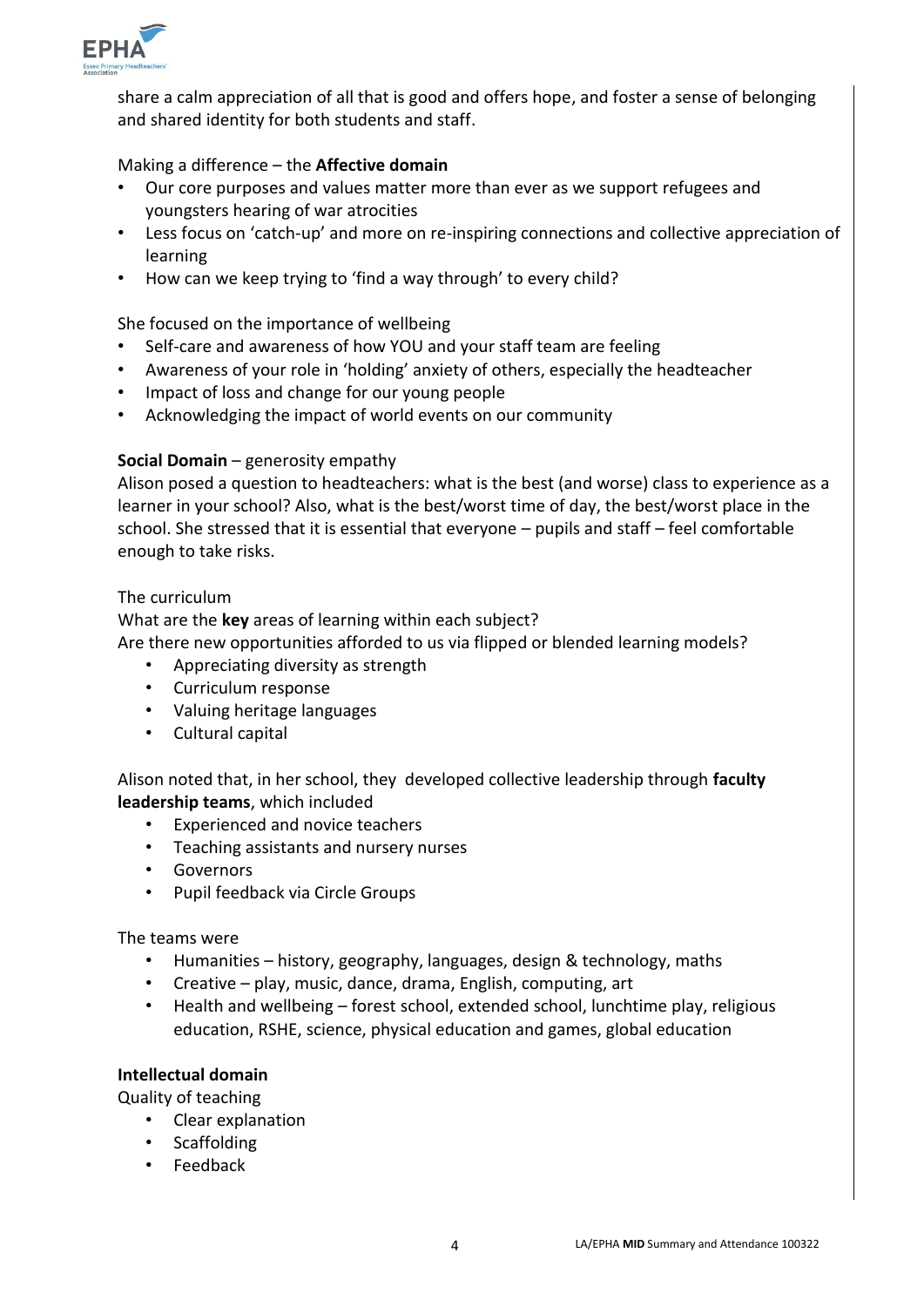

Assessment – low stakes methodology

- Choice and challenge
- Personal best
- No ranking or sharing of grades / predicted grades
- Learning Review Days
- Report writing in partnership

# **Chartered College of Teaching**

Alison explained the vision of the Chartered College of Teaching:

*As the Professional Body for all teachers, our vision is that the Chartered College of Teaching will help teachers to work in a research-informed way, providing the best possible education for all children and young people.*

One of the college's remits is one of passionate advocacy – speaking truth to power

- Mutant algorithm
- Hungry children and young people
- Accountability without nuance
- Exhausted teachers
- Unfair media portrayal

They offer career pathways

- Recruitment into our global profession
- Support during Early Careers
- Promotion prospects across the full range of posts
- Being the change we want to see

#### **Chartered Status – from January 2022**



#### **Five years since its inception the College has achieved**

- Chartered Status rigorous accreditation designed tested and available online already accessed by 1,600 + teachers
- Over 1,000 peer-reviewed articles in Journals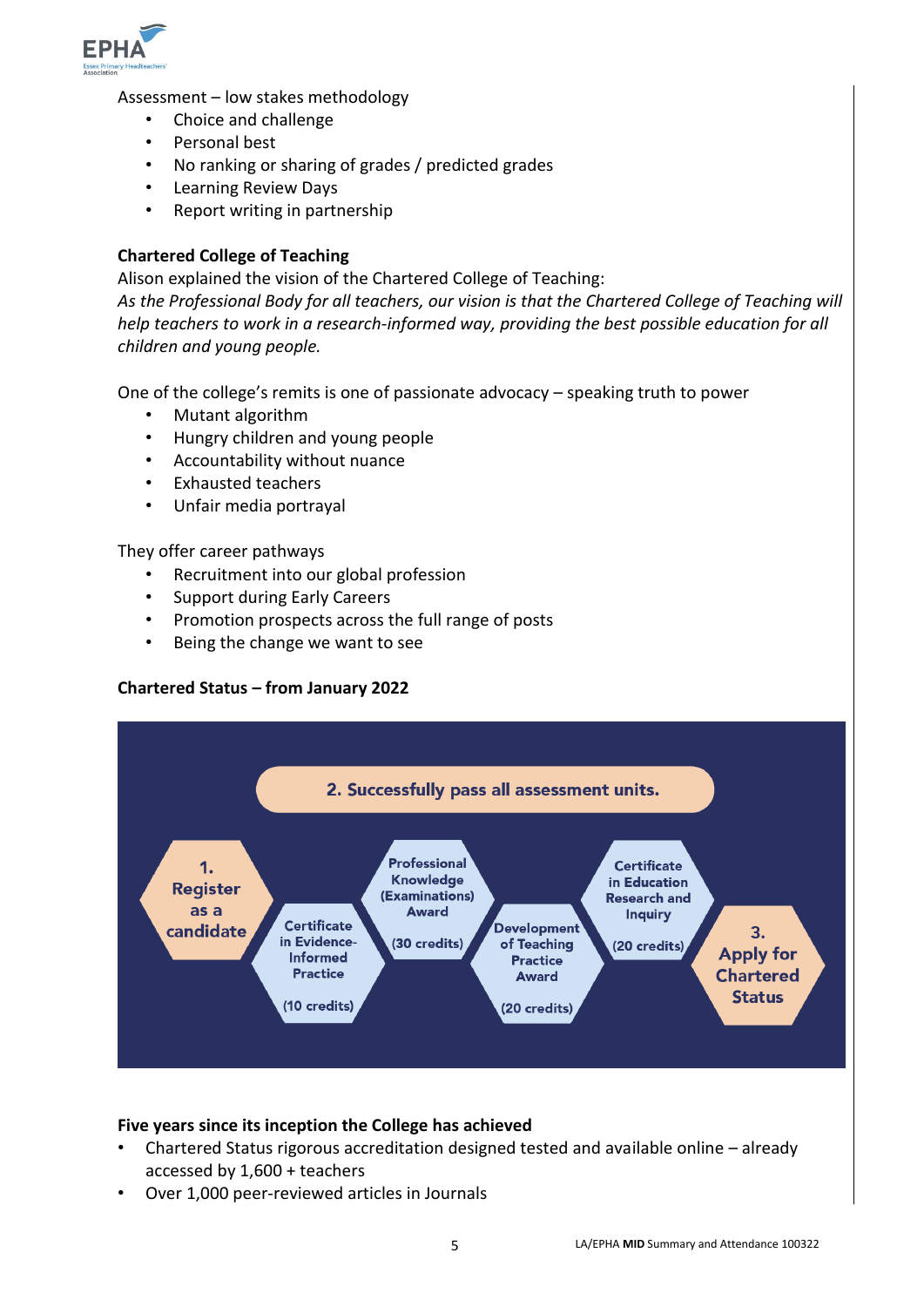

- 4 million + visits to Chartered College resources
- Over 45,000 members and growing
- Financial independence from government

The EPHA Professional Officer suggested that the Association might consider establishing group membership for all Essex primary-phase headteachers; she will follow this up with the Executive.

Alison finished her presentation with a quote from Maya Angelou: "At our best, we are all teachers."

The second session was a "fireplace chat" giving headteachers the opportunity to ask Alison questions. She covered the following issues:

#### **How much should schools follow the directives of the DfE?**

The educational settings status form was given as an example of a DfE directive that many schools felt was unreasonable and extremely time consuming.

Alison said that school should do what they felt was important and a good use of their time. She did not advocate ignoring or refusing to carry out DfE tasks, but did suggest that schools should do the bare minimum to meet the requitrements.

#### **Her view on the value and future of SATs**

The NEU has been undertaking research around primary assessment, and is suggesting a national database of assessment materials. However, Alison felt it would be a brave government that would scrap the SATs altogether. She would like to move away from the highstakes nature of SATs and questioned their value as children transition from Year 6 to Year 7. She is positive about all-through schools, particularly as a way of providing more effective transition into secondary education.

Parentkind is undertaking a survey of parents, asking their views of the value of SATs.

#### **Heritage languages**

The Chartered College employs a researcher and expert linguist, with a focus on decolonisation and diversification.

Alison argued that we need to see multi-languages in schools as a positive, rather than an additional educational need.

#### **The forthcoming White Paper**

Alison was asked about her understanding of the White Paper, in particular whether it will force all schools into MATs. Just under 50% of primary schools in Essex are still maintained. Alison suggested that the White Paper will emphasise the importance of "families of schools", and noted that academisation is complex and expensive. She argued that academisation of schools is "yesterday's news". If she had policy carte blanche, she would be looking at the impact of schools in deprived areas.

#### **Early Career Framework**

Many schools are finding the 2-year programme and provision of mentors a real challenge. Alison noted that the intention behind a two year programme is sound, but the reality is that there are many hiccups as the new framework is being rolled out. Concerningly, the number of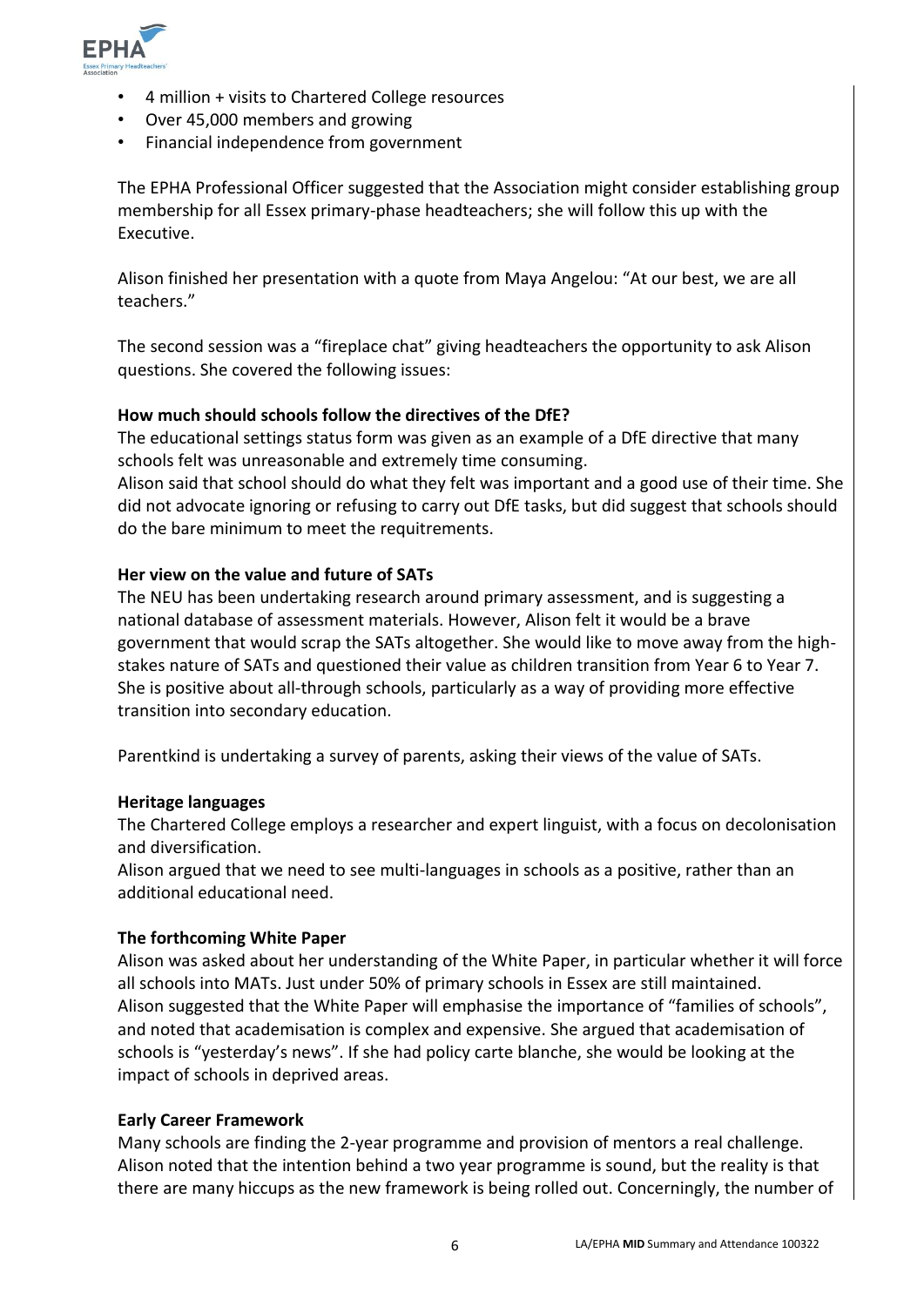

people joining teacher training is down.

# **Top tip for wellbeing – particularly waiting for Ofsted**

Alison's top tip was to be prepared, with data readily available and up to date, to avoid any last minute panics.

## **The Chartered College view of governors?**

Choose them well, if you can.

Dawn Dack, the Mid Chair, asked if EPHA could put forward a representative to be part of the Chartered College Roundtable. Alison agreed that this would be a good idea.

# **3. ENHANCED PROVISION AT MOULSHAM JUNIOR SCHOOL Marie Staley, headteacher at MJS, and Steve Whitfield, ECC SEND Strategy and Innovation**

Marie and Steve explained that, as part of the Inclusion Framework pilot programme, Moulsham Junior Schools is setting up an invoice Enhanced Provision for Children and Young People with SEMH.

There are a small yet significant group of young people who really struggle on transition to KS3. Marie explained that these are the children that a primary schools nurtures and "hangs on to", but who often struggle in secondary school. This is often because they are emotionally and/ or socially very young. In order to best prepare these students we need to work in partnership to support their successful start in mainstream secondary school. The provision is a channel into mainstream secondary.

An enhanced approach for pupils with SEMH needs; situated at and lead by Moulsham Junior School for KS3 students who need additional support on transition to mainstream secondary provision. This is a similar set up to another provision in North East. It will offer:

- -Early Intervention
- -Tailored support
- -Trauma Perceptive Practice aware
- -A focus on emotional and social readiness
- -Compassionate, hopeful and connected

# **Who is it for?**

Students who have identified needs on the continuum of SEMH.

- -Anxious
- -Withdrawn
- -Exhibit external, undesirable behaviours
- -Previously excluded
- -Potential school refusers

Referrals will be made by primary schools, in conjunction with their destination secondary school – the pupil will be on the secondary school role. Ideally students will only stay in the provision for a couple of terms. Steve Whitfield shared information about the referral process, using a "request for support" form. The unit will also offer additional support to primary schools such as outreach and support around TPP.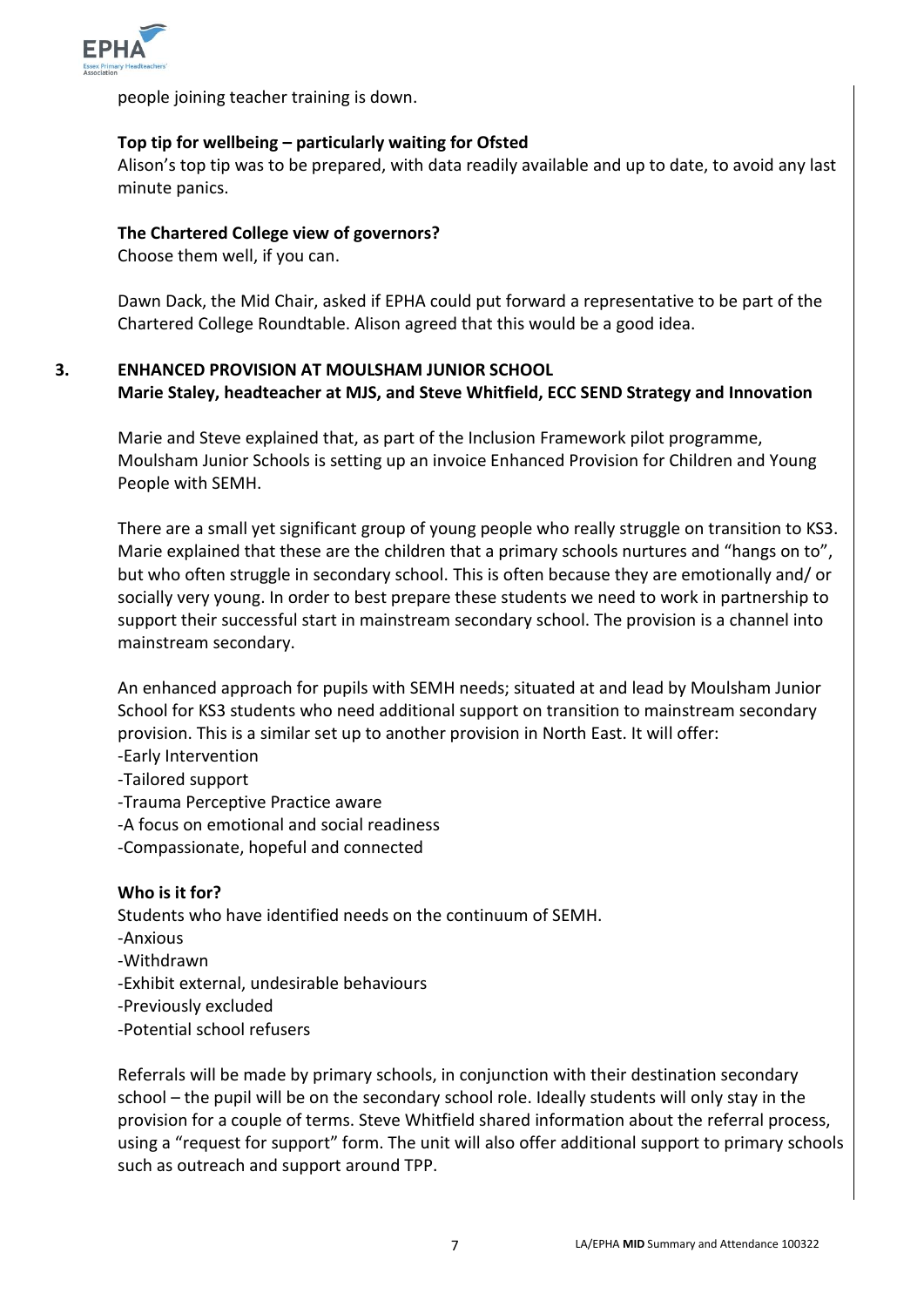

There were some concerns around the admissions process; would the provision take into account whether the pupil has been offered a place by the receiving school. Steve agreed to follow this up.

It was noted that the secondary school retains the AWPU for the student, so they should be able to fund transport if this is required.

A number of headteachers asked if something similar was being set up to support the very youngest children, when they transition into primary/infant school, as many schools are seeing similar problems. Steve noted that this has not been considered as part of the Inclusion Framework pilots, but that he would raise this with Catherine Hutley (ECC lead on the Inclusion Framework).

One headteacher noted that it was essential that the provision was not filled up with pupils who are waiting for places in specialist autism units; there was some concern that this provision might be used to avoid referral to more expensive settings.

# **4. COUNSELLING AND COACHING SERVICE Christina Gooday**

Christina retired as an Essex headteacher around 5 years ago. She explained that she had been a headteacher for 10 years and had been finding the job increasingly difficult; she started to have alarming medical symptoms. She ended up in A & E and was advised to change her job, see her GP and start counselling!

Christina acknowledged that the role has got even more challenging, particularly over the last couple of years. She has trained and now runs counselling and coaching sessions for headteachers and teachers. These are either face to face, online or by telephone. Her hope is that if someone under extreme stress and pressure accesses counselling, they may be able to cope and even thrive in their job.

Christina's contact details are 07784 490 434 CGooday@outlook.com

#### **5. MID EPHA MEETING**

Dawn Dack shared the following information:

**a) The Spring term EPHA newsletter**, including dates for the 2021/22 school year, was circulated to headteachers in advance of the meeting -these can also be found on the EPHA website [www.essexprimaryheads.co.uk.](http://www.essexprimaryheads.co.uk/)

# **b) Evaluations of the area meetings**

Dawn acknowledged the changed format this term, with the usual LA Education Team update online rather than at the beginning of the headteacher meeting. We will be going back to "normal" next term, with the LA update in the morning and the safeguarding forum, led by Jo Barclay, in the afternoon.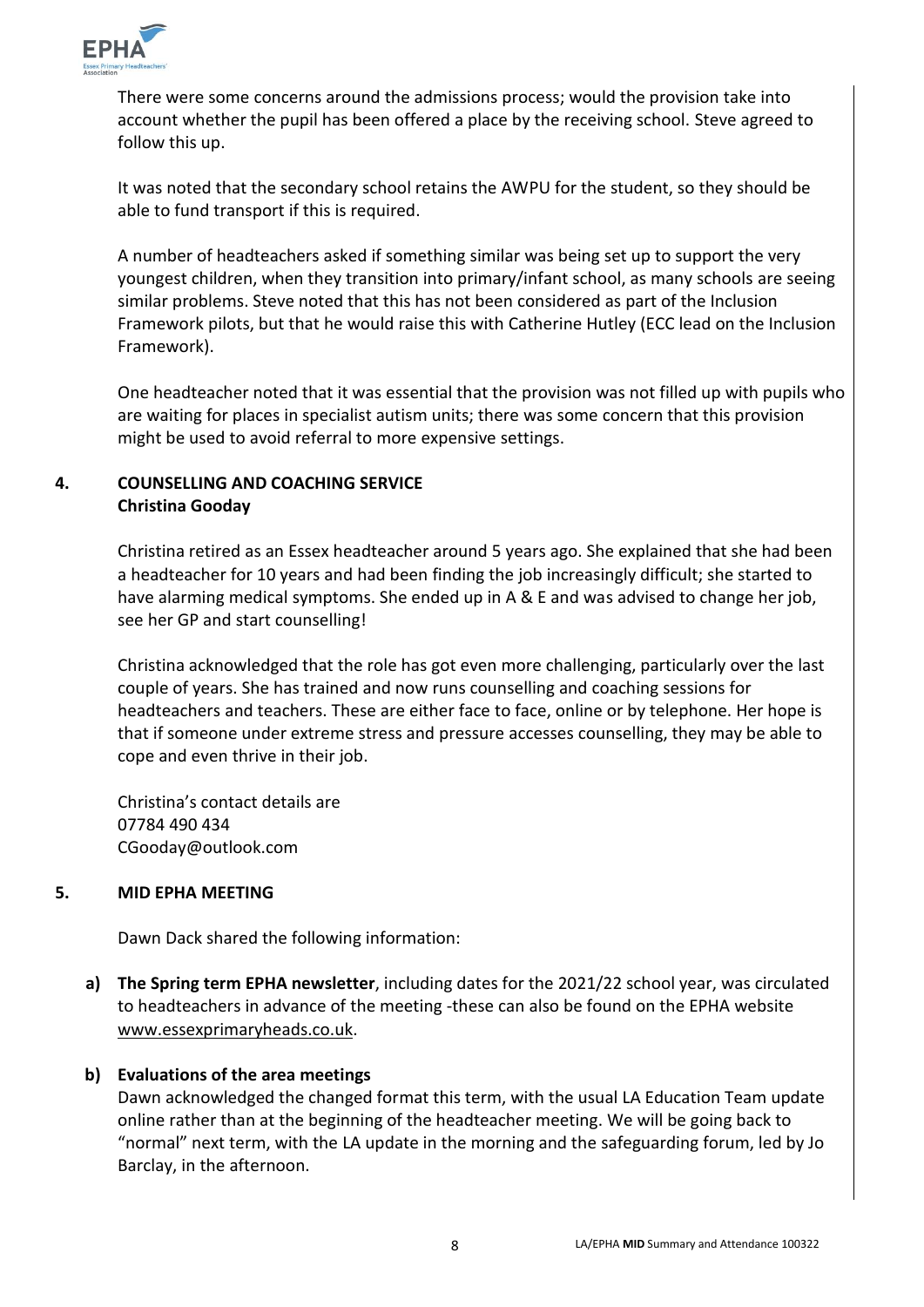

The Professional Officer will send out a questionnaire after the meeting to ask everyone's opinions about the termly headteacher meetings and, in particular, the format used this term.

# **c) Conferences**

The annual Headteachers' conference will be held on Friday 25 March 2022 at Chelmsford City Race Course. Please note the change of date and venue, to enable us to accommodate everyone who wants to attend. The programme and booking form for the conference has been emailed to headteachers – please contact Pam Langmead if you want to attend. Key note speakers include Lady Marie Stubbs, Gillian Bridge and Ben McBean.

Next year's Deputy Headteachers' conference will be held on Friday 7 October 2022, at the Colchester Football Stadium. Presenters will include Jonathan Bond and Lee Parkinson (of Mr P fame).

# **d) Managing Complaints**

EPHA has had a key focus this term on the management of complaints, recognising how challenging and time consuming they can be for headteachers.

Alongside two training sessions, delivered by Natasha Taylor, EPHA has developed a number of resources:

- Refreshed model complaints policy/procedures;
- Updated concerns/complaints leaflet;
- Rewrite of the Complaints Toolkit, now in line with the DfE 2019 guidance;
- A 7-minute staff meeting on managing complaints.

All of these resources are available on the EPHA website.

The online training session was also recorded – the link to the recording can be found at <https://youtu.be/p8bXEMFzExE>

### **e) Small Schools Support group**

There are 59 schools in Essex with fewer than 120 pupils on roll; the smallest currently has just 40 children. Running a small school comes with its own unique challenges, the size of the budget being just one.

Other problems include the limited number of staff, including the size of the leadership team, the fact that a small-school head often has a timetabled teaching commitment, lacks administrative and support staff, and often has no caretaker – all of these pressures have to be managed and it is usually the headteacher who fills the gaps.

In addition there are logistical challenges, including how to deliver and lead the curriculum, educational visits and trips and so on. Parents of children with special educational needs often feel that a small school will offer a nurturing and secure space for their child – and they often do – but this adds hugely to the pressure on an already limited budget. Many of these schools are rural and the difficulty of accessing support from other services adds to their workload.

Finding and recruiting good governors is a challenge for all schools, but may be even harder in a small school in a rural location, with a limited local population.

EPHA recognises all of these issues, and so has decided to set up a Small Schools group, to